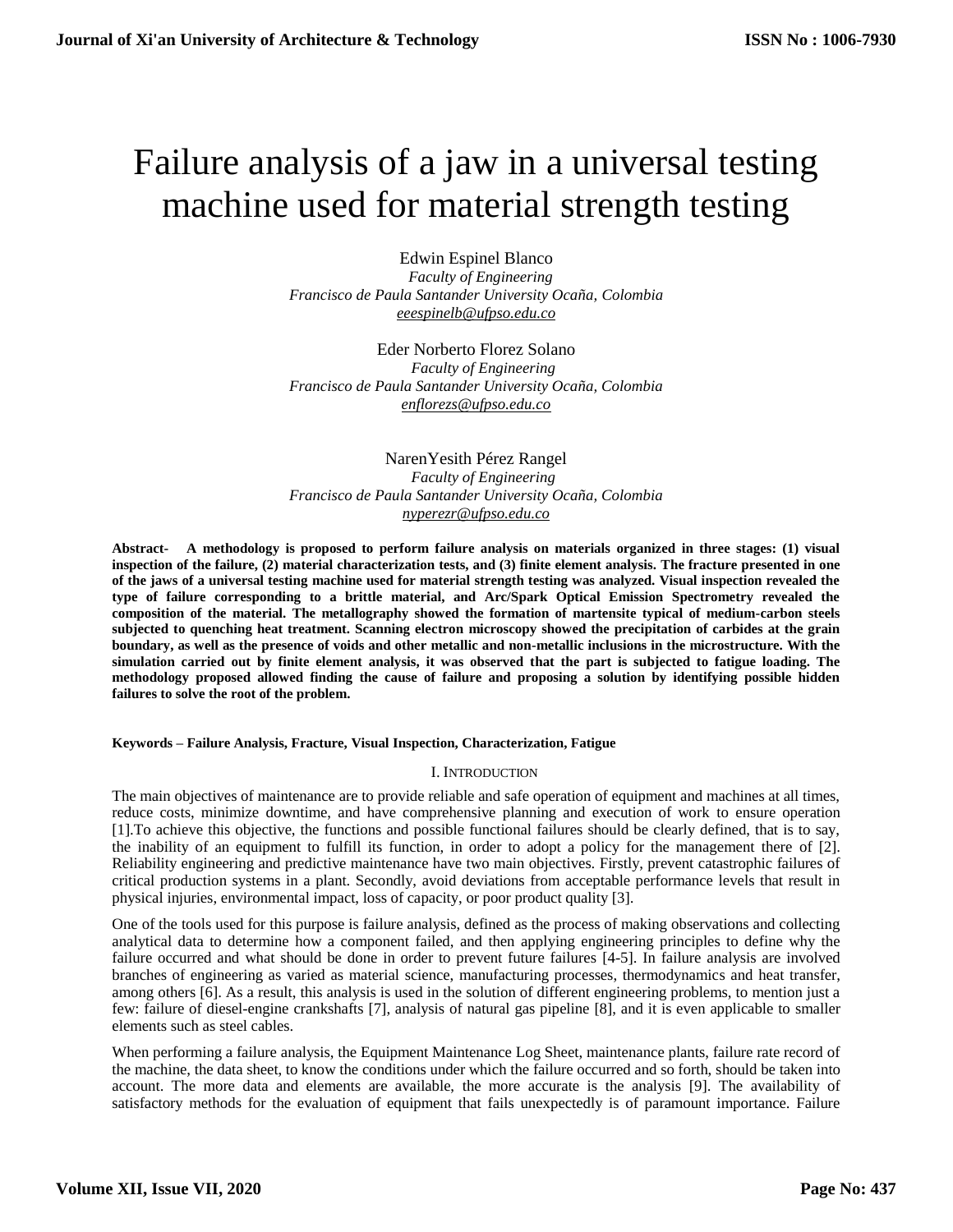studies provide valuable information to meet future design needs [10]. Metallurgical failure analysis can be defined as the process by which the mechanisms responsible for the failure of metal components are determined [11].

This work presents the identification of the root cause of a fracture failure in one of the jaws in a universal testing machine used to perform material strength testing in the mechanical engineering laboratory of Francisco de Paula Santander University in the municipality of Ocaña, Colombia. The strength of materials laboratory of Francisco de Paula Santander University located in the municipality of Ocaña, Norte de Santander Department in Colombia, has a universal testing machine model PU-300M manufactured by the company Pinzuar Ltda, to perform mechanical strength tests on materials. One of the pieces that make up the jaws system presented a fracture in the upper part. This piece allows the operator to open or close the jaws to introduce or extract the sample. It is not known what caused the failure of the piece since the machine is mainly used for teaching and scientific research. As a result, the machine is not constantly subjected to high loads that could have generated mechanical fatigue failure.

The failure in the piece that composes the jaws system of the PU-300M universal testing machine prevents the sample from being secured in the correct way for the test, preventing the tests from being carried out. The problem associated with this failure is that this element is not considered susceptible to this type of failure. Therefore, its appearance caused the complete stop of the equipment. Additionally, the manufacturer does not have this part in stock. As a result, it is not available for purchase by the user. The failure generated the need to perform a root cause analysis to determine the cause of failure, as well as the material required for manufacturing the part so that the machine can be put back into operation.

#### II. MATERIALS AND METHODS

This work was carried out following the methodology proposed in Figure 1, which is based on failure analysis. The methodology consists of three stages. Firstly, a description of the failure was developed through visual inspection. This was done by analyzing the operating conditions of the machine, taking measurements and pictures, and inspecting the part. Subsequently, the type of failure was compared with theoretical studies. Secondly, the characterization of the part was carried out using hardnes stests, metallography, Arc/Spark Optical Emission Spectrometry, and scanning electron microscopy (SEM) with energy-dispersive X-ray spectrometry (EDS).

Thirdly, the part was modeled and simulated using finite element analysis (FEA). Solidworks was used to draw the part, and Ansys was used to simulate the mechanical behavior of the element when subjected to loads during operation. Finally, the methodology proposed in the characterization stage, based on the analyses carried out in the three stages, allows the identification of the root cause of the failure and the evaluation of a solution to avoid future failures and, if possible, to solve potential hidden failures found during the characterization process.



Figure 1. Methodology proposed for the failure analysis.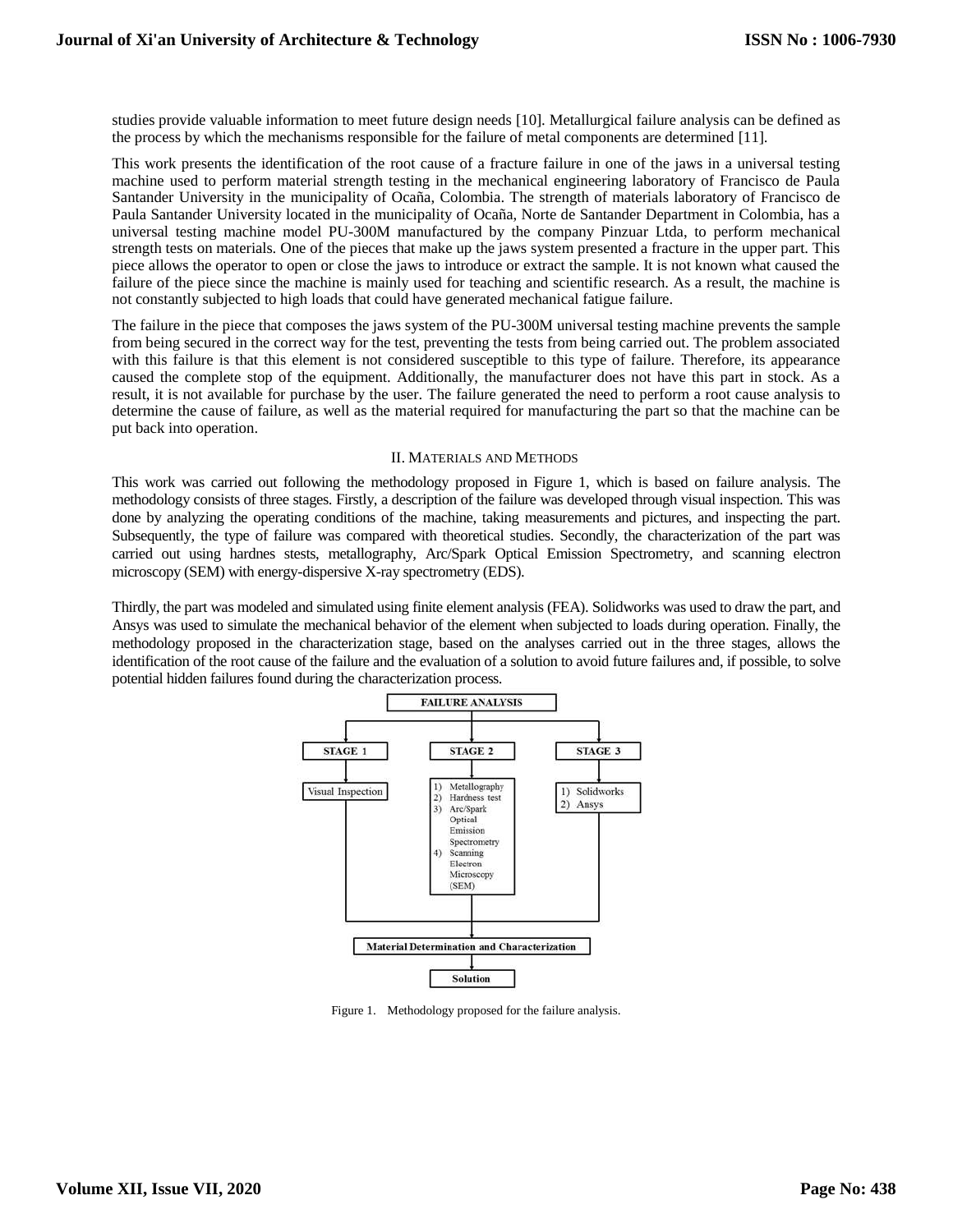## *2.1 Visual inspection–*

This stage allowed understanding the operation of the universal testing machine used to carry out tensile and compression tests on materials. Figure 2a shows the Universal Testing Machine model PU-300M manufactured by Pinzuar Ltda. This machine is used to perform tensile, compression, and bending tests on different metallic and nonmetallic materials to determine their maximum stress and deformation coefficients. The jaws system (figure 2 b, c) is responsible for holding the sample during the tensile test. The force vs. time data is recorded in a software. This software provides the deformation graph of the material, as well as the maximum load the material can withstand. The test ends when the sample breaks.



Figure 2. a) Universal Testing Machine, b) Upper jaw, and c) Lower jaw

During the tensile test on a standardized steel sample, one of the parts of the jaws system presented a fracture in its upper part. This part allows the operator to open or close the jaws to introduce or extract the sample. It is not known what caused the failure of the part. As a result, measurements and pictures of the part were taken. Then, a comparative analysis was made, based on the types of failures found in the literature review [12].

## *2.2. Destructive testing –*

The piece was physically and chemically characterized. Arc/spark optical emission spectrometry tests were carried out to determine the percentage of each chemical element that makes up the piece. Also, metallography analysis and hardness tests were performed to observe the surface microstructure and the hardness of the material to deformation. Finally, scanning electron microscopy (SEM) with energy-dispersive X-ray spectrometry (EDS) was used to observe the microstructure and morphology of the material. The data obtained was analyzed to determine the cause of failure [13].

Hardness tests and spectrometry results can be used to determine the material from which the part was originally manufactured [14]. Metallography and scanning electron microscopy (SEM) can be used to determine whether the material was subjected to any heat treatment to change its properties [15]. Based on the analysis of the results obtained, possible design or manufacturing errors can be detailed, which can be critical points in the appearance of the failure [16].

To carry out the tests, 1cm x 1cm x 1cm samples were selected from the material under study. For the metallography, the surface of the test sample was polished to a mirror-like appearance. Then, the surface was chemically etched in Nital and Kalling solutions. For the SEM, the sample was gold-coated to obtain better conductivity and, therefore, better micrographs. This allowed detailing what happened to the material, as well as determining if the material was subjected to heat treatments after its manufacture.

The metallographic analysis was carried out with an Optikamicroscope, model B-157ALC, following the specifications of the ASTM E3 - 11 standard. The sample was prepared in Bakelite for its later polishing. Then, it was sanded and polished until it acquired a mirror-like appearance. Finally, it was etched with a solution of Nital and Picral. Each sample was observed at 50X, 100X, 200X, and 400X magnifications. The hardness test was carried out in a Mitutoyo HR-300 hardness tester, under the guidelines of ASTM E18-19 standard. 10 hardness values were taken at different points of the piece. Figure 3 shows the sample with the points where the hardness measurements were taken. The chemical composition analysis of the sample was carried out using a Bruker Q4 TASMAN spectrometer. The SEM images were obtained using a piece of equipment JCM-6000PLUS.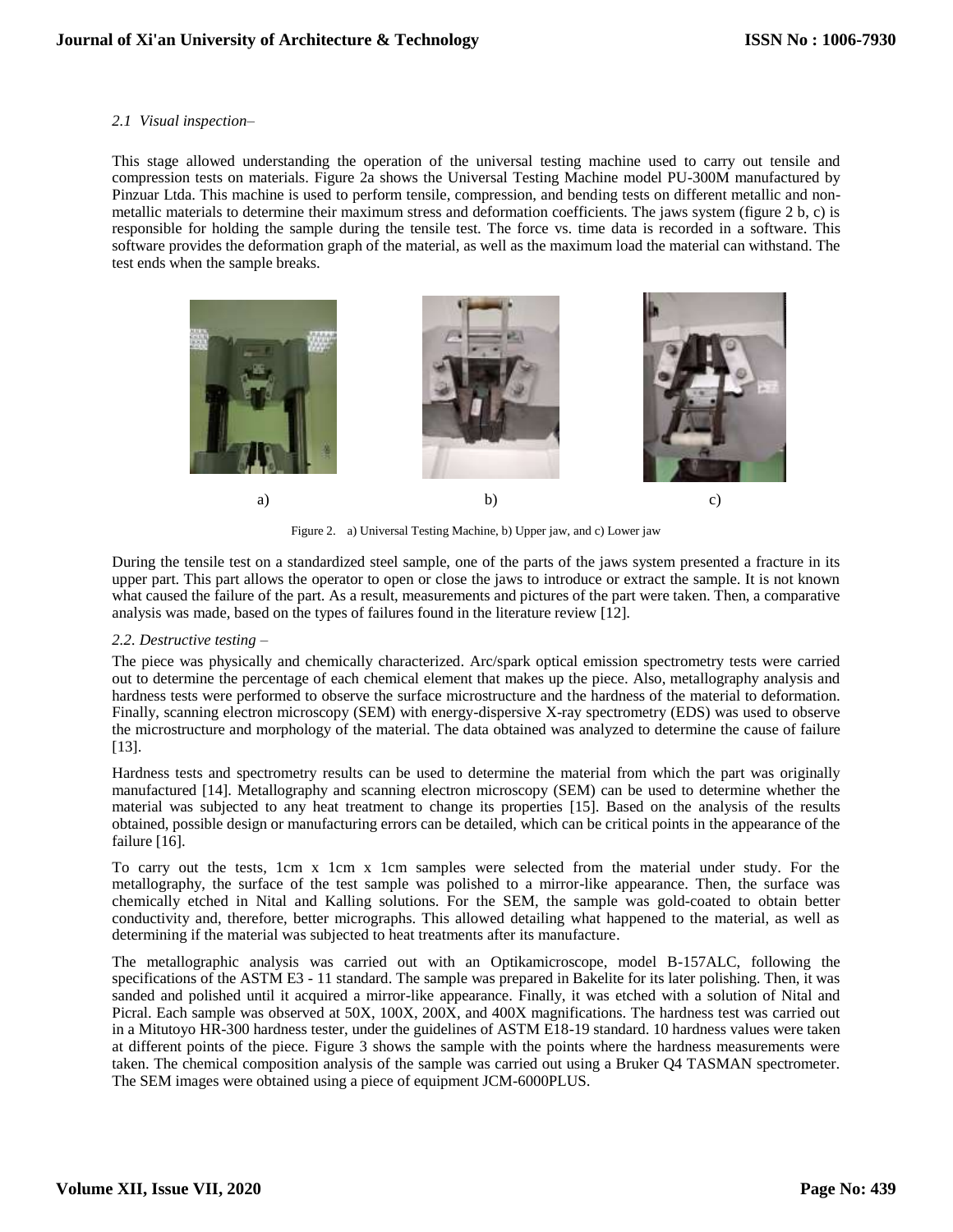

Figure 3. Sample with hardness test points.

#### *2.3. Finite Element Analysis –*

The piece under study was modeled using SolidWork CAD software. Then, the behavior of the part was simulated by applying the loads for working conditions using Ansys software. Figure 4 shows the solid of the part modeled in SolidWork.



Figure 4. Solid of the piece modeled in solidworks.

Static and dynamic analyses of the piece were carried out to highlight possible critical points, to better understand the causes of failure in the material. The finite element analysis is intended to understand the behavior of the material when subjected to stress during the operation of the machine. This allows proposing a solution that mitigates the failure and avoids further damage to the machine or possible accidents involving operator safety.

#### III. RESULTS AND DISCUSSION

## *3.1. Visual inspection –*

Figure 5 shows the part where the failure occurred. The part was visually inspected and measured. A photographic report was prepared to make a comparison that allowed the classification of the type of failure presented. Toughness is the term used to define a material's ability to plastically deform and absorb energy. Terms such as ductile or brittle are commonly used to define high-toughness (ductile) or low-toughness (brittle) materials. In this context, cleavage fracture is the most brittle fracture mechanism that can originate in crystalline materials. Cleavage fracture can be defined as an extraordinarily rapid propagation of a crack, by the simple separation of the atomic bonds, along a given crystallographic plane [17].



Figure 5. Failure of the clamping piece of the jaw.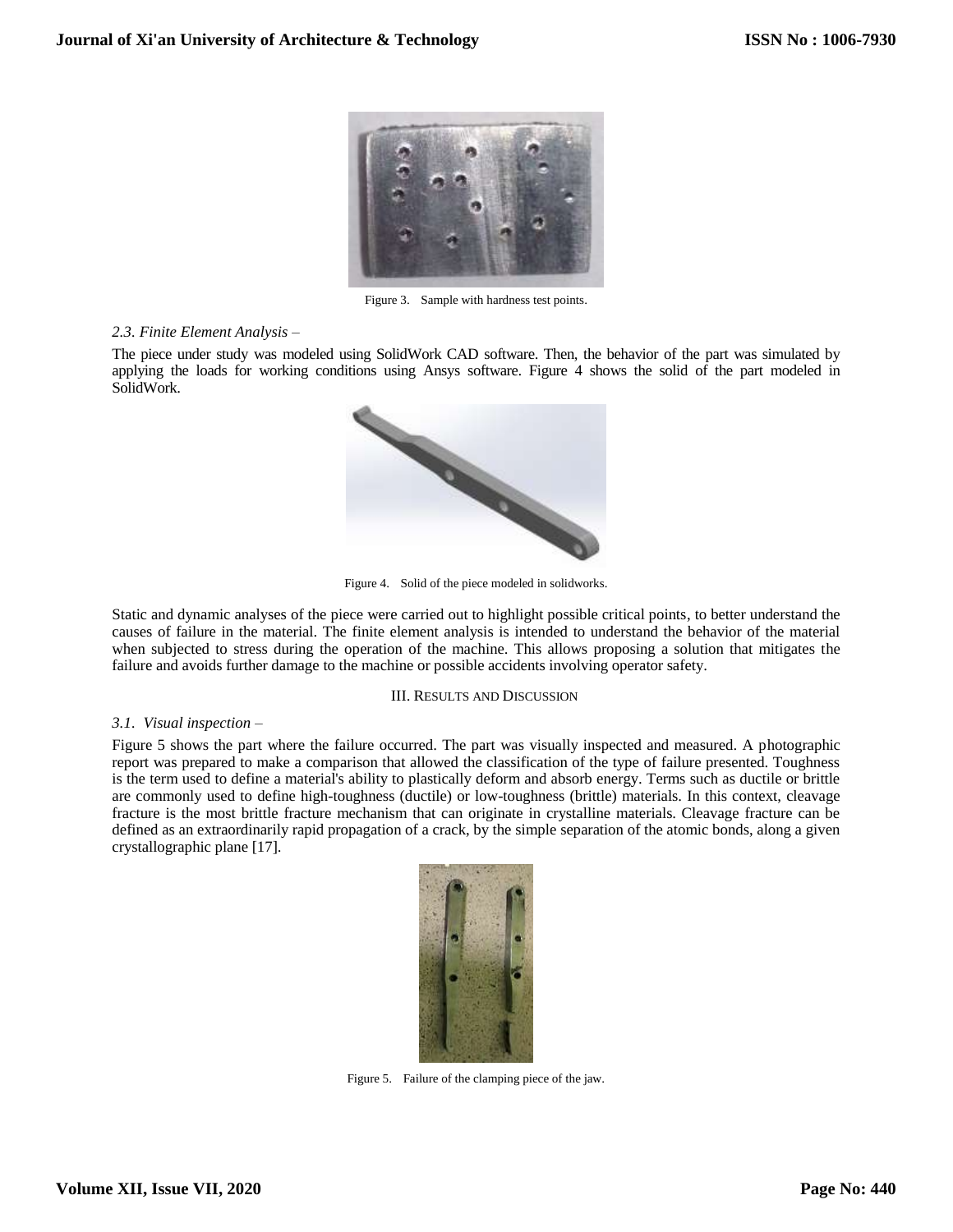The visual inspection seeks to detail the physical nature of the object inspected. Among these are the size, shape, surface texture, and condition in which it is found, as well as the detail of the defects that allow an assessment of the state in which the material under study is found [18]. Figure 6 shows a fracture of the piece without plastic deformation with a granular appearance on the surface generated by normal stress applied at approximately 90° in the direction of the load. This leads to contemplating the hypothesis of brittle fracture [19].



Figure 6. Fracture in the clamping piece of the jaw.

# *3.2. Destructive Testing –*

Table 1 shows the hardness test results of the sample. The material has a uniform hardness with an average value of 20.86 Rockwell C. Table 2 shows the spectroscopy test results for each of the elements that make up the sample with their respective percentages.

| Table -1 Sample Hardness Test<br><b>Rockwell C Hardness</b> |                |           |           |            |                                      |            |       |       |             |       |
|-------------------------------------------------------------|----------------|-----------|-----------|------------|--------------------------------------|------------|-------|-------|-------------|-------|
| <b>P</b> 1                                                  | P <sub>2</sub> | <b>P3</b> | <b>P4</b> | <b>P</b> 5 | P 6                                  | <b>P</b> 7 | P8    | P9    | <b>P</b> 10 |       |
| 21.20                                                       | 20.60          | 21.20     | 21.10     | 20.60      | 20.60<br>Ø:Average<br>P: Test point. | 21.30      | 20.10 | 21.00 | 20.90       | 20.86 |

| Arc/spark optical emission spectrometry results |        |        |                 |        |        |        |        |        |                                |         |
|-------------------------------------------------|--------|--------|-----------------|--------|--------|--------|--------|--------|--------------------------------|---------|
|                                                 | $C\%$  | $Si\%$ | $\mathbf{Mn}$ % | $P\%$  | $S\%$  | Cr%    | $Mo\%$ | $Ni\%$ | Cu <sup>9</sup> / <sub>0</sub> | Fe $\%$ |
|                                                 | 0.5840 | 0.9630 | 0.9500          | 0.0870 | 0.0560 | 0.0320 | 0.0050 | 0.0180 | 0.0360                         | 97.0800 |
| 2                                               | 0.5650 | 0.9200 | 0.9320          | 0.0810 | 0.0410 | 0.0320 | 0.0043 | 0.0200 | 0.0350                         | 97.1900 |
| 3                                               | 0.5660 | 0.9020 | 0.9280          | 0.0770 | 0.0350 | 0.0330 | 0.0060 | 0.0220 | 0.0370                         | 97.2000 |
| 4                                               | 0.5630 | 0.9040 | 0.9380          | 0.0720 | 0.0380 | 0.0310 | 0.0042 | 0.0220 | 0.0360                         | 97.2100 |
| 5                                               | 0.5600 | 0.9410 | 0.9180          | 0.0730 | 0.0340 | 0.0290 | 0.0039 | 0.0180 | 0.0370                         | 97.2100 |
| Ø                                               | 0.5680 | 0.9260 | 0.9330          | 0.0780 | 0.0410 | 0.0310 | 0.0047 | 0.0200 | 0.0360                         | 97.1800 |

Figure 7 shows the optical micrograph of the sample etched with Nital at different magnifications. Figure 8 shows the sample etched with picral. The metallography reveals the formation of martensite obtained by the rapid cooling of austenite. This is a mixture of lath and plate morphologies with a typical formation of medium-carbon steels [20]. Martensite is a single-phase metastable state. In steel, martensite is a tetragonal crystal structure that occurs when steel is rapidly cooled from the austenite phase [21].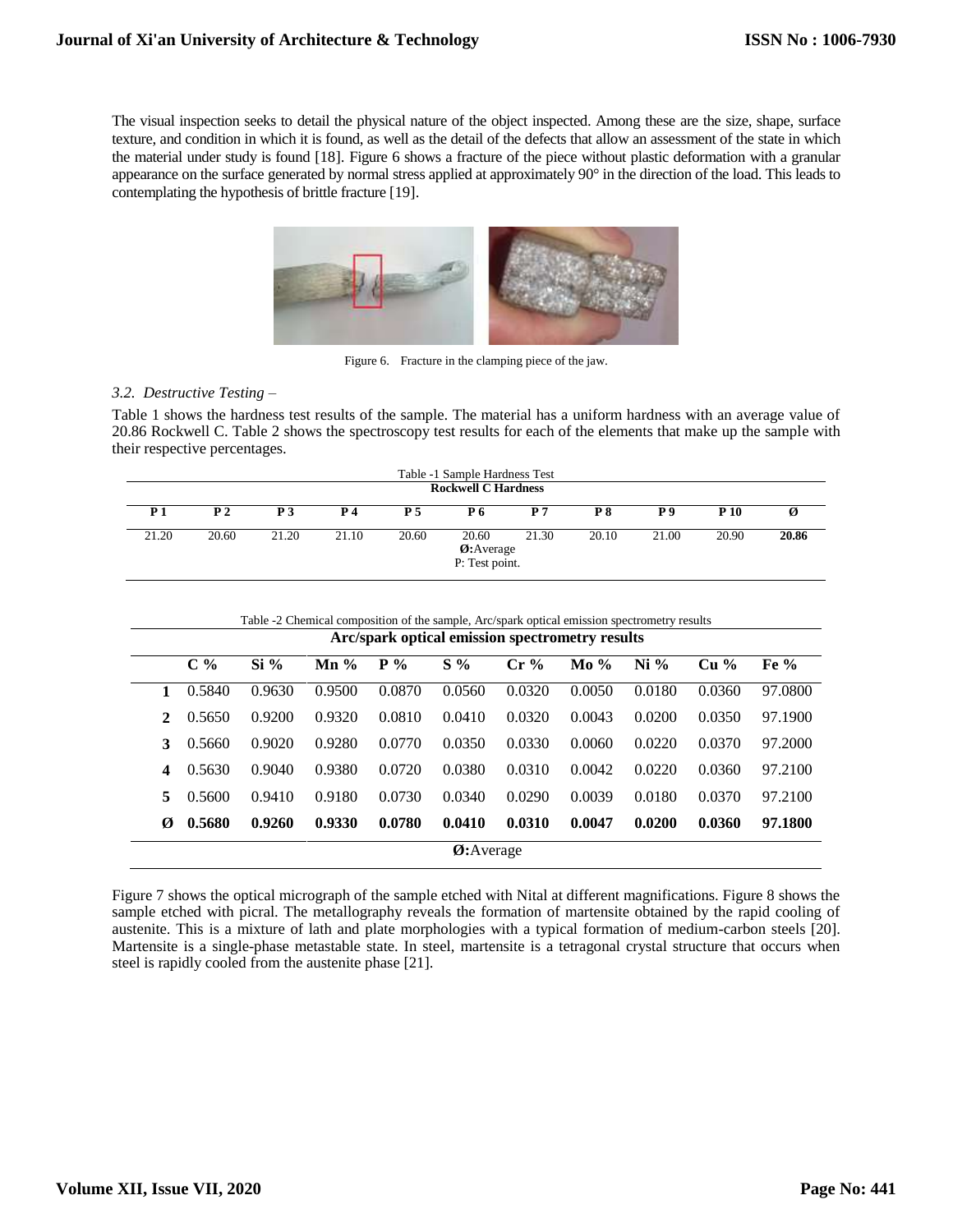

Figure 7. Metallography of the sample etched with Nital at different magnifications: a) 100X, b) 400X



Figure 8. Metallography of the sample etched with Picral at different magnifications: a) 50X, b) 400X.

Figure 9 shows the SEM micrograph using EDS. Chemical elements are present in the section analyzed. Also, nonmetallic inclusions are present, particularly hard and non-deformable inclusions.



Figure 9. Scanning Electron Microscopy (SEM/EDS): a) Sample etched with Nital, b) Sample etched with Picral.

Figure 10 corresponds to the SEM images of the sample that was chemically etched with Nital. Figure 11shows the sample that was chemically etched with Picral. The micrographs show a matrix with certain porosity that shows irregularities and voids, as well as separation and precipitation of carbides at the grain boundary.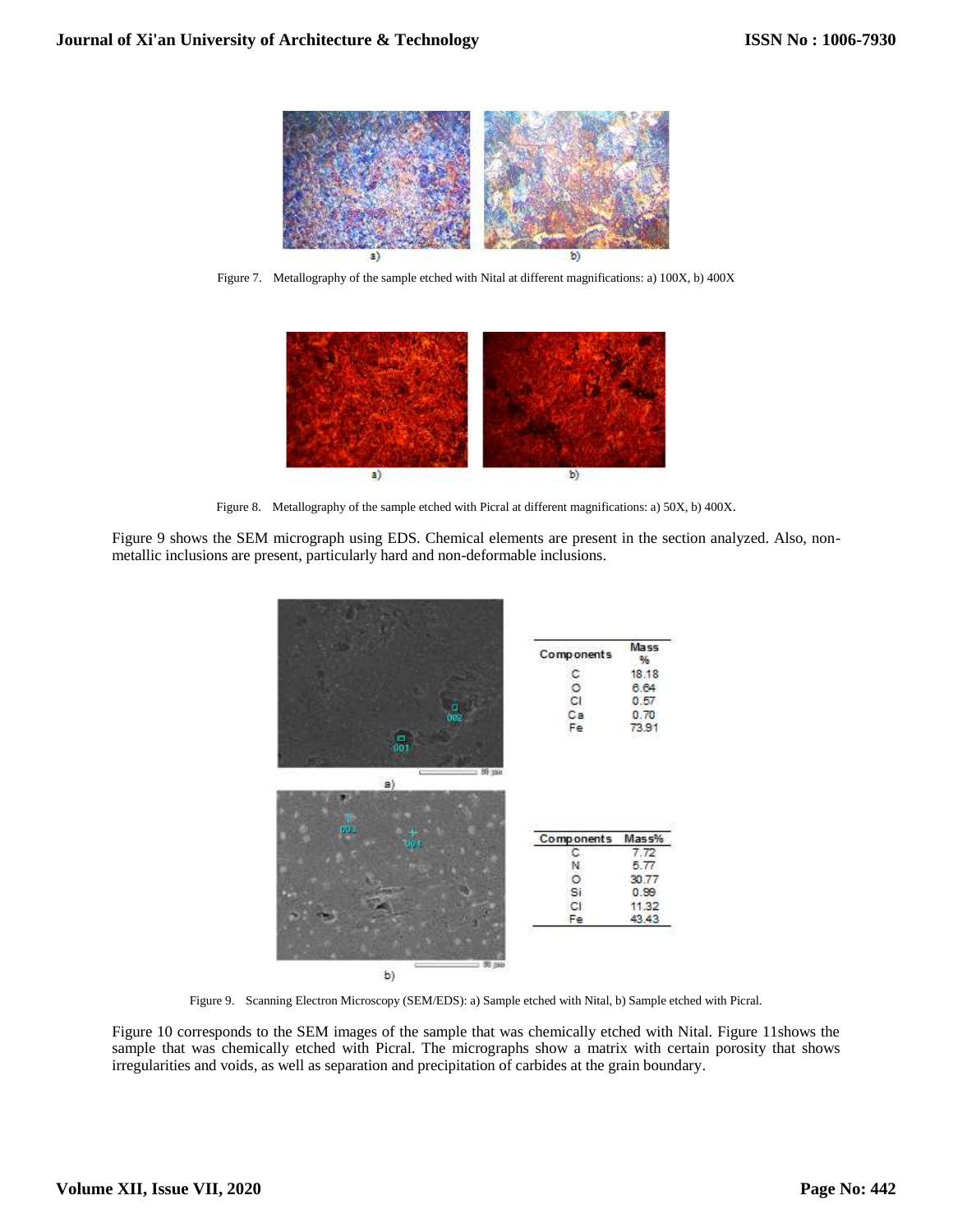

Figure 10. Scanning Electron Microscopy (SEM), Sample etched with Nital: a) zoom 500X, b) Zoom 1000X.



Figure 11. Scanning Electron Microscopy (SEM), Sample etched with Picral: a) 800X b) 2000X.

## *3.3. Finite Element Analysis (FEA)–*

With the drawing of the piece in the computer-aided design (CAD) software, the behavior of the piece was modeled using finite element analysis. ANSYS finite element analysis software was used to simulate the behavior of the part when the machine operates at its maximum capacity of 600kN. The failure occurred in one of the jaws. For the analysis, the load was distributed uniformly, that is, a load of 300 kN was applied. Using the online database MatWeb with the percentages of components described in table 1, an AISI 1040 water quenched steel was selected [22], with the characteristics described in Tables 3 and 4.

| Table -3 Chemical composition of AISI 1040 water quenched steel (MatWeb) |  |
|--------------------------------------------------------------------------|--|
|--------------------------------------------------------------------------|--|

| <b>Components</b> | %             |
|-------------------|---------------|
| Carbon, C         | $0.37 - 0.44$ |
| Iron, Fe          | $98.6 - 99$   |
| Manganese, Mn     | $0.60 - 0.90$ |

Table -4 Mechanical properties of AISI 1040 water quenched steel (MatWeb)

| <b>Mechanical properties</b> Metric system |     |
|--------------------------------------------|-----|
| Hardness, Brinell                          | 223 |
| Hardness, Rockwell B                       | 96  |
| Hardness, Rockwell C                       | 18  |

Figure 12 shows the simulation for the applied load using AISI 1040 water quenched steel. The modeling shows the maximum deformation and stress supported by the part. When observing the location where the highest stress concentration occurs in the simulation, detailed in red, it is verified that it is the same area where the failure occurred, as shown in Figures 5 and 6.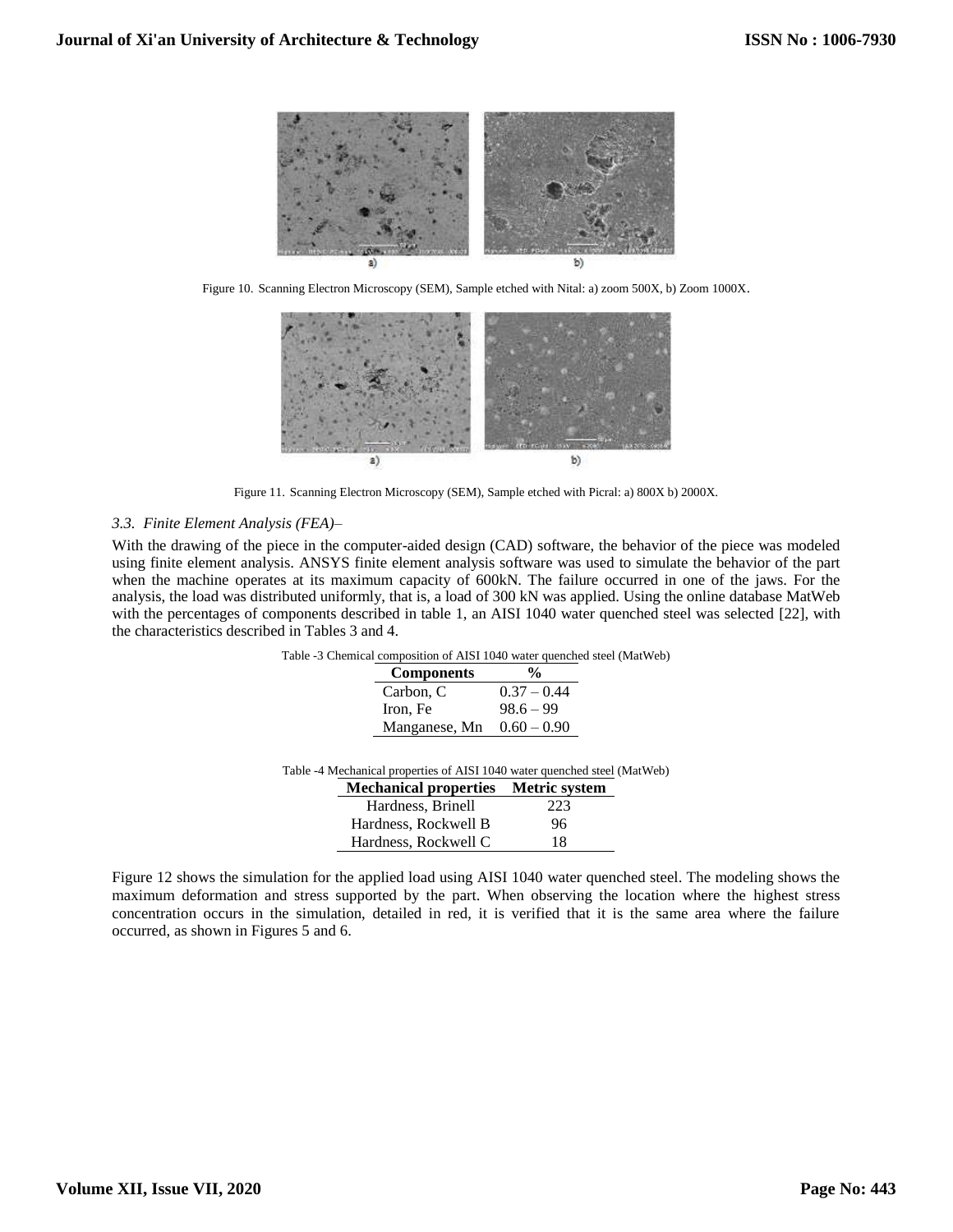

Figure 12. Finite Element Method for the material proposed, AISI 1040 Stainless Steel. a) Maximum deformation, b) Maximum stress.

## *3.4. Root Cause Failure Analysis–*

Visual inspection of the cleavage plane shows that, along the grains, there is high reflectivity with a bright appearance, clearly observable to the naked eye. This is characteristic of a cleavage failure (see Figure 6). The small irregularities and voids observed in the micrographs show the cleavage fracture without plastic deformation. Through the inspection, it was possible to observe that the piece was subjected to metal-to-metal contact between the jaws and the samples used in the tests. The effect of friction and the presence of air subjected the piece to a constant process of oxidation, causing the detachment of material.

During the quenching, the material did not create a homogeneous martensitic surface layer, nor did it create welldefined iron carbides. The carbides precipitated at the grain boundary, and non-metallic inclusions were generated, probably by slower cooling. The finite element analysis showed that the material suffered a plastic deformation of 0.3 %, evidencing fatigue. The precipitation of carbides at the grain boundary and the inclusion of non-deformable, non-metallic elements, as well as the high content of metals such as manganese with body-centered crystal structure, accelerated the fatigue failure. The failure occurred with little plastic deformation, long before the plastic limit of the material was reached, causing the fracture before the matrix completed its plastic deformation.

#### *3.5. Solution–*

Following the methodology described in Figure 1, all relevant aspects found were considered as factors that influenced the failure. To prevent future failures, it is necessary to manufacture the part with the appropriate material. The material should be purchased from a certified supplier who guarantees the effectiveness of the heat treatment. To avoid oxidation caused by the contact between the jaw and the sample during the tests, it is proposed to use AISI 304 cold-drawn stainless steel for manufacturing the clamping part of the universal testing machine. The material proposed has the specific properties presented in Tables 5 and 6 [23].

| Table -5 Chemical composition of AISI 304 cold-drawn steel (MatWeb) |
|---------------------------------------------------------------------|
|---------------------------------------------------------------------|

| <b>Components</b>                                                    | %                            |                 |
|----------------------------------------------------------------------|------------------------------|-----------------|
| Carbon, C                                                            |                              | $0.07 - 0.08$   |
| Iron, Fe                                                             |                              | $72.40 - 75.00$ |
| Manganese, Mn                                                        |                              | 2.00            |
| Chrome, Cr                                                           |                              | $17.50 - 19.50$ |
| Nickel, Ni                                                           |                              | $8.00 - 10.50$  |
| Table -6 Mechanical properties of AISI 304 cold-drawn steel (MatWeb) |                              |                 |
|                                                                      | <b>Mechanical Properties</b> |                 |
|                                                                      | Hardness, Brinell            | 275             |

The material proposed was simulated by the finite element method in ANSYS, as shown in Figure 13. The piece supports the loads with deformations that remain in the elastic limit, with a maximum plastic deformation of 0.00021%.

Hardness, Rockwell B 104 Hardness, Rockwell C 28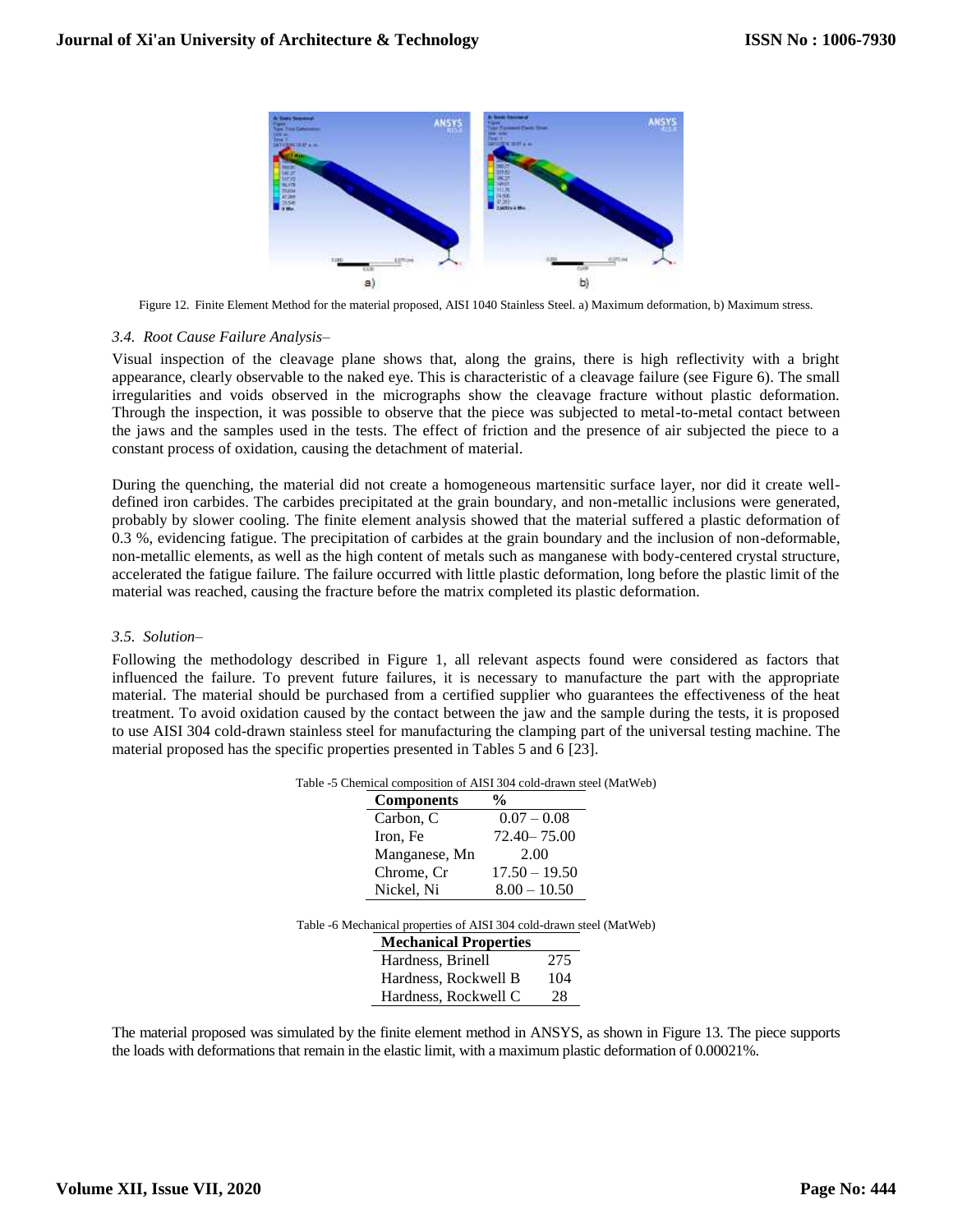

Figure 13. Finite Element Method for the material proposed, AISI 304 Stainless Steel. a) Maximum deformation, b) Maximum stress.

#### IV.CONCLUSION

The methodology proposed in Figure 1, allowed to systemically analyze the root cause of the failure presented by the fracture of one of the jaws of the universal testing machine model PU-300M. The process carried out in the visual inspection stage made it possible to establish characteristics of the failure presented.

In the second stage of the process, destructive testing allowed an understanding of the hardness, composition, and microstructure of the material. The material studied has an average hardness of 20.86 Rockwell C, practically homogeneous on the surface of the part. Arc/spark optical emission spectrometry revealed that the material has an average carbon content of 0.568%. The material has high concentrations of Silicon Si (0.9260%), which forms a hard, slightly deformable non-metallic inclusion, and Manganese (0.933%), with a body-centered crystal structure, making it less ductile. Metallography indicated the formation of martensite by the transformation of austenite in the quenching process of the medium-carbon steel. The results of the SEM with EDS allowed observing the presence of elements such as silica (Si), and manganese (Mn), as hard and non-deformable inclusions, which due to their crystal structure decrease the number of sliding systems and affect the ductility of the material. There was evidence of grain boundary segregation, and the presence of irregularities, cracks, and voids, indicating a cleavage fracture.

The simulation of the material proposed shows that the deformation decreases from 0.3% to 0.00021%. This ensures that the deformation in the new material will remain within the elastic limit, reducing fatigue.

#### **REFERENCES**

- [1] K. Silaipillayarputhur, "Maintenace Engineering in Process Plants", EDP Sciences : s.n., International Conference on Mechanics and Mechatronics Research (ICMMR 2016). pp. 1-4, 2016.
- [2] J. Moubray, "Reliability-centered maintenance (RCM II)," The Aladon Network, OxfordButterworth-Heinemann1997.
- [3] R.K Mobley, "*Root Cause Failure Analysis*"*.* Oxford : Butterworth-Heinemann, 1999.
- [4] William. Andrew, "Anticorrosive Rubber Lining: A Practical Guide for Plastics Engineers", Aplied Science Publishers, Elsevier., Oxford, 2017.
- [5] P. Ortiz, A. Prado, R. Schouwenaars, E, Ramírez, "Análisis de falla de un semieje", *Ingeniería Mecánica. Tecnología y Desarrollo*, Vol. 2, pp. 22-31, 2005.
- [6] E. Ossa, M. Paniagua, "Análisis de falla en cable de acero ", *Ingeniería y Ciencia*, Vol. 1, pp. 97-103, 2005.
- [7] W. Lucjan, M. Sikora, F. Stachowicz, T. Trzepiecinski, "Stress and failure analysis of the crankshaft of diesel engine", *Engineering Failure Analysis*. [Volume.](https://www.sciencedirect.com/science/journal/13506307/82/supp/C) 82, pp. 703-712, December. 2017.
- [8] H. Shabani, N. Goudarzi, M. Shabani, "Failure analysis of a natural gas pipeline", *Engineering Failure Analysis*, Volume. 84, pp. 167-184, February. 2018.
- [9] A. Pelliccione, P. Coelho, D. Lopes, C. Ennes, H. Jambo, R. Santanna, "Failure analysis of a stainless steel socket-welding flange due to improper manufacturing process and chemical composition", *Engineering Failure Analysis*, Volume. 108, 104288, January. 2020.
- [10] Y. Songa, S. Zengab, J. Ma, J. Houc, "Failure Analysis of Graphite Stationary Ring Utilized in One Type of Mechanical Seal," *Engineering Failure Analysis*, Volume. 108, 104259, January. 2020.
- [11] [C. Akintoye, R](https://link.springer.com/article/10.1007/s40735-020-00353-y#auth-1). [Tolulope, "](https://link.springer.com/article/10.1007/s40735-020-00353-y#auth-2)Failure Analysis of Metallic Materials: Morphological Characteristics, Mechanisms and Laboratory Investigation", *Journal of Bio- and Tribo-Corrosion*., Volume. 57, 2020.
- [12] Lei. Xiaocong, Tongxin. Yu, Baoying. Xing, "Failure modes of mechanical clinching in metal sheet materials.", *Thin-Walled Structures*, Volume. 144, 106281, November. 2019.
- [13] H. Zengliang, L. Junting, J. Yongbo, W. Wei, L. Lei, "Failure analysis of corrugated metal hose under ultimate repeated bending process", *Engineering Failure Analysis*, Volume. 109, 104295, January. 2020.